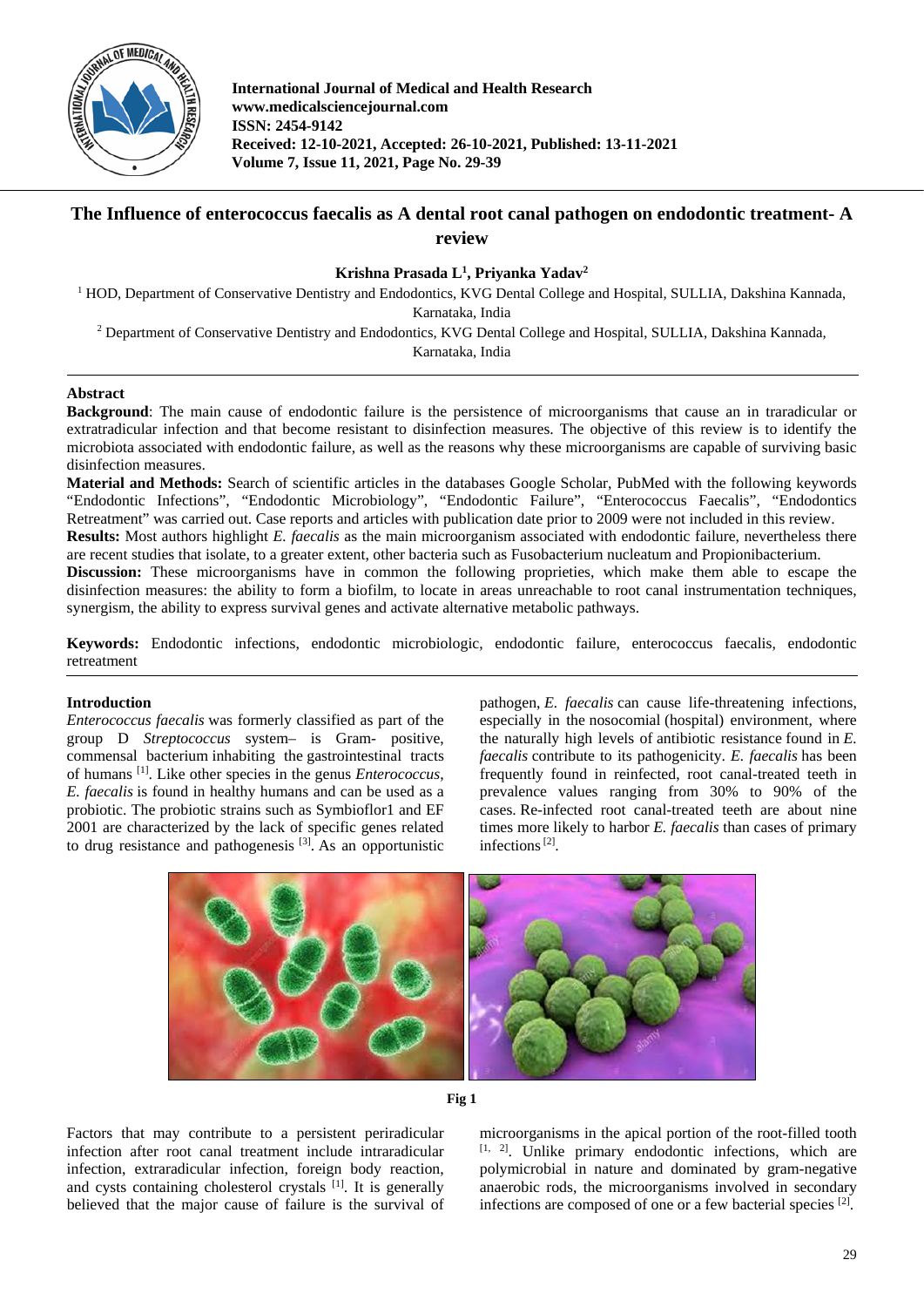*Enterococcus faecalis* is a persistent organism that, despite making up a small proportion of the flora in untreated canals, plays a major role in the etiology of persistent periradicular lesions after root canal treatment. It is commonly found in a high percentage of root canal failures and it is able to survive in the root canal as a single organism or as a major component of the flora [1].

Enterococcus faecalis is an anaerobic gram-positive coccus that normally commences in the human oral cavity, gastrointestinal tract, and vagina because it has demonstrated good adaptation to such environments with rich nutrient and low oxygen levels and complex ecology. Several studies showed that E. faecalis was found more in cases of failed endodontic treatment than in cases with primary infections. Among all the reported cases with postendodontic therapy pain and infection, it has been observed that E. faecalis is the most commonly found, with high prevalence values reaching up to 90%. Among all cases with primary endodontic infection, E. faecalis was more likely to be associated with asymptomatic cases than with symptomatic ones [3].

#### **Enterococcus faecalis V583 Complete genome**

E. faecalis is an extensively evaluated biological indicator. Several laboratory studies tested the susceptibility of E. faecalis to endodontic treatment, which showed high resistance of E. faecalis to antimicrobial agents. Furthermore, E. faecalis can survive in very harsh environments, with poor nutrient supply and high alkaline pH reaching up to 11.5. The capacity of E. faecalis for growing as a biofilm on root canal walls and as a monoinfection in treated canals without synergistic support from other bacteria makes high resistance to antimicrobial agents a very resistance pathogen to root canal treatment [2].

Many studies that were found to discuss the association between E. faecalis with different forms of periradicular diseases. However, few studies have investigated the E. faecalis associated with endodontic treatment. Finally, the aim of this review was to review all recently published studies concerning Enterococcus faecalis as a dental root canal pathogen that causes endodontic failure [5].





## **E. faecalis Characteristics and Strains**

*Enterococci* are gram positive cocci that can occur singly, in pairs, or as short chains. They are facultative anaerobes, possessing the ability to grow in the presence or absence of oxygen [5]. *Enterococcus* species live in vast quantities, 108 colony-forming units (cfu) per gram of feces] in the human intestinal lumen and under most circumstances cause no harm to their hosts. They are also present in human female genital tracts and the oral cavity in lesser numbers. They catabolize a variety of energy sources including carbohydrates, glycerol, lactate, malate, citrate, arginine, agmatine, and many keto acids. *Enterococci* survive very harsh environments including extreme alkaline pH (9.6) and salt concentrations. They resist bile salts, detergents, heavy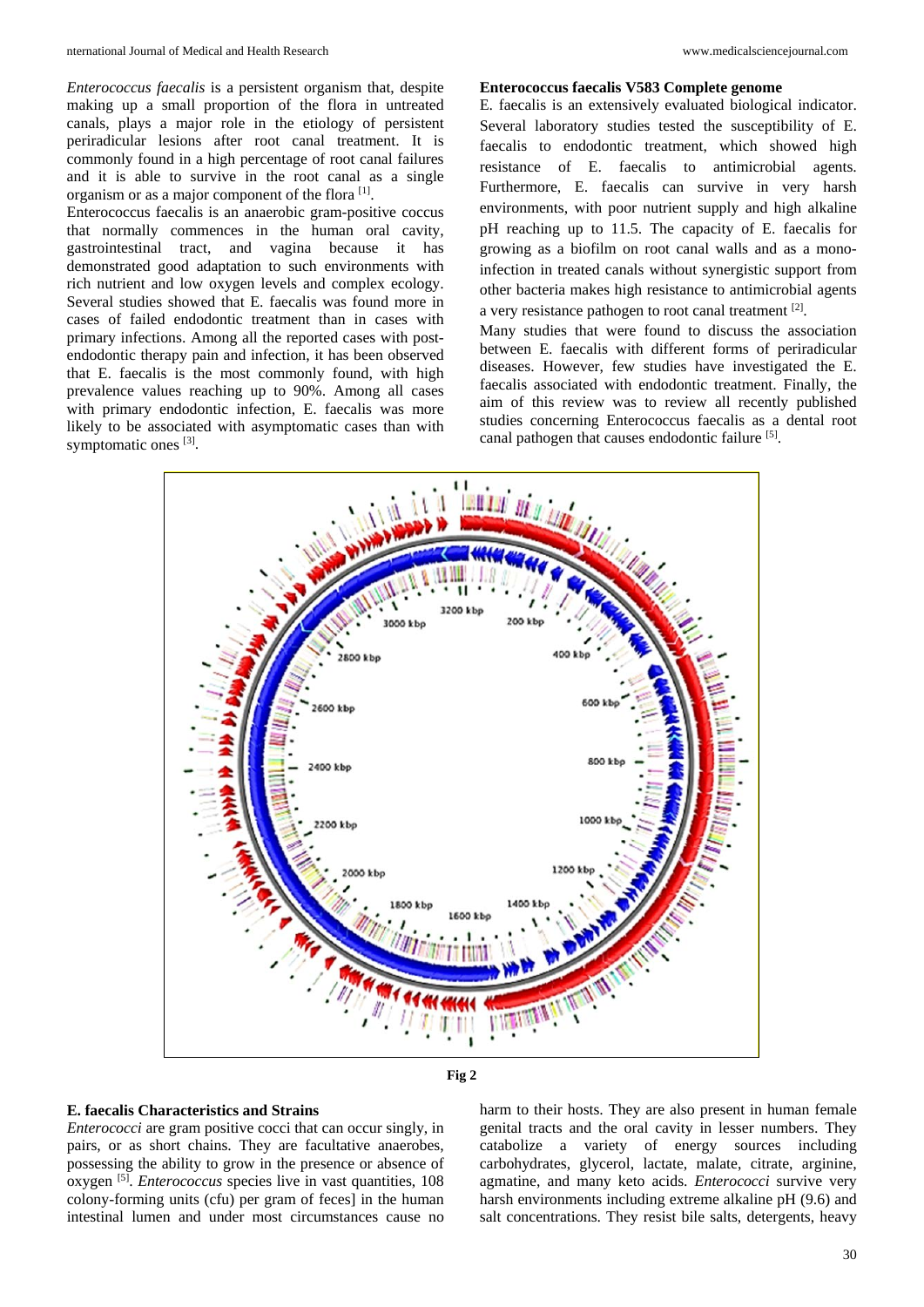metals, ethanol, azide, and desiccation. They can grow in the range of 10 to 45°C and survive a temperature of 60°C for 30 min  $[6]$ .

There are currently 23 *Enterococci* species and these are divided into five groups based on their interaction with mannitol, sorbose, and arginine. *E. faecalis* belongs to the same group as *E. faecium, E. casseliflavus, E. mundtii,* and *E. gallinarum.* These five species form acid in mannitol broth and hydrolyze arginine; however, they fail to form acid in sorbose broth [6,7].

*E. faecalis* can normally be identified by further testing with arabinose, tellurite, and pyruvate. *E. faecalis* is arabinose negative and except for some atypical variants, is the only member of the group to utilize pyruvate and to tolerate tellurite. More recently, molecular techniques have been developed that have the capability to rapidly and accurately identify the *Enterococcus* species. Techniques involving DNA-DNA hybridization, sequencing of the 16S rRNA genes, whole-cell protein (WCP) analysis and gas liquid chromatography of fatty acids have been used for taxonomic purposes $(7)$ .

Attention has been turned towards *Enterococci* since the 1970s when they were recognized as major nosocomial pathogens causing bacteremia, endocarditis, bacterial meningitis, urinary tract, and various other infections. Sources of the bacteria in these infections have been reported as originating from the hands of health care workers, from clinical instruments, or from patient to patient. Studies have shown that nosocomial infections are not caused by the patient's own prehospitalization flora. Enterococcal infections now account for roughly 12% of nosocomial infections in the United States with the majority of those being caused by *E. faecalis* (greater than 80%) and *E. faecium* being responsible for the majority of the remaining infections. Studies show *E. faecalis* is able to translocate from the root canal system to the submandibular lymph nodes of germ-free mice, suggesting this route of infection may play a role in the pathogenesis of opportunistic infections in patients [8] . Enterococcal urinary tract and soft tissue infections are generally treated with single drug therapy, often with penicillin or vancomycin. There is emerging evidence of vancomycin resistance among *Enterococcus* species and routine use of previously standard recommendations for treatment of enterococcal infections can no longer be expected to provide optimal results  $[7, 8]$ .

| Author                  | <b>Study Design</b> | Year | <b>Conclusion</b>                                                                                    |
|-------------------------|---------------------|------|------------------------------------------------------------------------------------------------------|
| Schirrmeister JF et al. | In-Vitro            |      | In all teeth with Parvimonas micra and Dialister invisus, F.nucleatum and S.moorei were              |
|                         |                     |      | 2009 found. Moreover, members of additional different genera were detected delivering bacterial      |
|                         |                     |      | compositions that have been not described yet.                                                       |
| Narayanan LL et al      | In-Vitro            |      | The well filled root canal offers the microbial flora of small, dry nutritionally limited space.     |
|                         |                     |      | 2010 Thus, we should obtain a better understanding of the characteristic and properties of bacteria  |
|                         |                     |      | and their biofilms along with the environmental changes to enhance success                           |
| Rocas IN et al          | In-Vitro            | 2012 | The findings call into questions the status of E.faecalis as the main pathogen and suggest           |
|                         |                     |      | that other species can be candidate pathogens associated with persistent or secondary                |
|                         |                     |      | endodontic infections.                                                                               |
| Endo M et al            | In-Vitro            | 2013 | The great majority of taxa found in post-treatment samples were gram positive bacteria               |
|                         |                     |      |                                                                                                      |
| Del Fabbro M et al      | $In-Vitro$          | 2014 | The picture emerging from the review is that extraradicular infections is likely a multi             |
|                         |                     |      | factorial disease that requires further systematic investigation using standard techniques           |
| Jhajharia K et al       | In-Vitro            | 2015 | The most common endodontic infection is caused by the surface associated growth of                   |
|                         |                     |      | microorganisms                                                                                       |
|                         |                     |      |                                                                                                      |
| Ran S et al             | In-Vitro            | 2015 | A number of the regulated genes may be useful candidates for the development of new                  |
|                         |                     |      | therapeutic approaches for the treatment of E.faecalis infections                                    |
| Pereira RS et al        | In-Vitro            | 2017 | Further studies are necessary to elucidate the role of these microorganisms in endodontic            |
|                         |                     |      | treatment failures                                                                                   |
| OH Donmez               | In-Vitro            | 2019 | The data of the induced and non-induced fabclavine promoter exchange mutans clearly                  |
|                         |                     |      | show the fabclavine derivative are bioactive compounds responsible for the bactericidal              |
|                         |                     |      | effect.                                                                                              |
| Lee D et al             | In-Vitro            |      | These results suggest that phage HEF13 has the characteristics of a lytic phase and is a             |
|                         |                     |      | 2019 potential therapeutic agent for the treatment or prevention of E.faecalis associated infectious |
|                         |                     |      | diseases.                                                                                            |
| Ghorbanzadeh            | In-Vitro            |      | All three disinfection methods were effective for the partial elimination of E.faecalis              |
|                         |                     |      | 2020 biofilm, but convention chemomechanical debridement and light activated disinfection was        |
|                         |                     |      | significantly more efficacious in decreasing both mature and immature biofilms                       |

**Table 1**

## **Enterococcal Invasion of the Root Canal During or After Treatment**

Few data exist in the literature to support or contradict the theory that enterococci could enter the root canal system during or even after endodontic treatment. It has been surmised from longitudinal studies that culture reversals with the sudden occurrence of enterococci after the initial treatment session could be due to leakage through the temporary filling (Sjogren et al. 1991, Sundqvist et al. 1998). However, again these observations were too

infrequent to allow generalization. The only study so far that has addressed the correlation between the clinical occurrence of enterococci and other enteric bacteria and the root canal seal was based on samples that were sent in by private practitioners, accompanied by a questionnaire regarding the treatment steps that had been performed (Siren et al. 1997)  $[5, 6]$ . As it turned out, there was a significant positive correlation between the occurrence of the target species and the number of visits, as well as leaving the canal unsealed between treatment sessions. Studies on the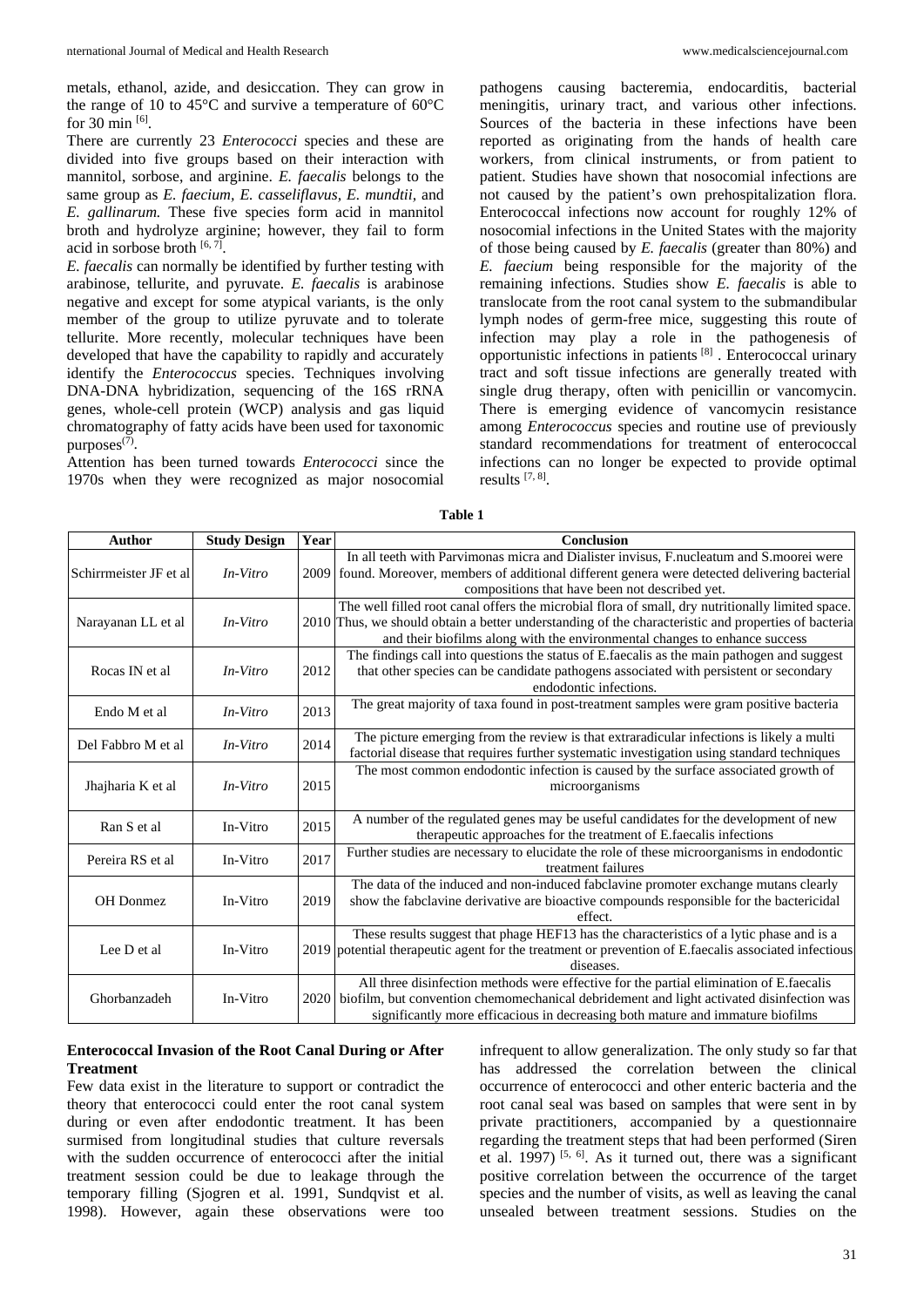occurrence of enterococci in root filled teeth (Engstrom 1964, Molander et al. 1998, Kaufman et al. 2005) also suggest that these bacteria could have entered the canal system after the root filling procedure [6].

Enterococci are able to induce and maintain an apical lesion as monoinfectants (Fabricius et al. 1982a, Ferrari et al. 2005). On the other hand, they have been found more frequently in filled canals without a radiographic lesion compared with counterparts with a lesion (Kaufman et al. 2005). It appears rather unlikely that enterococci from a primary infection survived treatment and root filling procedures only in the coronal aspect of the canal and not in the apical portion (which would, with a high degree of certainty, result in a lesion). Hence, it may be assumed from everything that we know at this point that enterococci in filled root canals without apical rarefaction are likely to have entered after the root was filled. In this context, it should be stated that almost one general shortcoming in endodontic articles is the lack of information regarding the restoration and the history of the teeth under investigation. Depending on the coronal restoration, filled root canal systems may invariably have been exposed to the oral cavity at one point during treatment. This is especially the case with teeth that receive an indirect restoration which undergo a phase of temporization. However, clinical studies that investigated microbial leakage around temporary fillings or crowns are few, and the involved microorganisms have not been identified (Beach et al. 1996). Taken together, the little evidence currently available points in the direction that enterococci enter the root canal system at some time after the root canal treatment has been initiated. The source of infection for pulpless root canals appears to be the oral cavity with its currently more than 700 identified bacterial species or phylotypes  $[6, 7]$ .

## **Survival and Virulence Factors**

*E. faecalis* possesses certain virulence factors including lytic enzymes, cytolysin, aggregation substance, pheromones, and lipoteichoic acid. It has been shown to adhere to host cells, express proteins that allow it to compete with other bacterial cells, and alter host responses. *E. faecalis* is able to suppress the action of lymphocytes, potentially contributing to endodontic failure.

*E. faecalis* is not limited to its possession of various virulence factors. It is also able to share these virulence traits among species, further contributing to its survival and ability to cause disease. These factors may or may not contribute to the innate characteristics of *E. faecalis* to cause disease. Because *E. faecalis* is less dependent upon virulence factors, it relies more upon its ability to survive and persist as a pathogen in the root canals of teeth  $[7]$ .

*E. faecalis* overcomes the challenges of survival within the root canal system in several ways. It has been shown to exhibit widespread genetic polymorphisms. It possesses serine protease, gelatinase, and collagen-binding protein (Ace), which help it bind to dentin. It is small enough to proficiently invade and live within dentinal tubules. It has the capacity to endure prolonged periods of starvation until an adequate nutritional supply becomes available. Once available, the starved cells are able to recover by utilizing serum as a nutritional source. Serum, which originates from alveolar bone and the periodontal ligament, also helps *E. faecalis* bind to type I collagen [8]. *E. faecalis* in dentinal tubules has been shown to resist intracanal dressings of calcium hydroxide for over 10 days. *E. faecalis* is able to form a biofilm that helps it resist destruction by enabling the bacteria to become 1000 times more resistant to phagocytosis, antibodies, and antimicrobials than non biofilm producing organisms [9].

Calcium hydroxide, a commonly used intracanal medicament, has been shown to be ineffective at killing *E. faecalis* on its own, especially when a high pH is not maintained. *E. faecalis* is able to survive intracanal treatment with calcium hydroxide because *E. faecalis*  passively maintains pH homeostasis. This occurs as a result of ions penetrating the cell membrane as well as the cytoplasm's buffering capacity. Also *E. faecalis* has a proton pump that provides an additional means of maintaining PH homeostasis. This is accomplished by "pumping" protons into the cell to lower the internal pH [10]. At a pH of 11.5 or greater, *E. faecalis* is unable to survive. However, as a result of the buffering capacity of dentin, it is very unlikely that a pH of 11.5 can be maintained in the dentinal tubules with current calcium hydroxide utilization techniques. Studies using the dentin powder model have shown that the presence of dentin has an inhibitory effect on various concentrations of root canal medicaments including calcium hydroxide, sodium hypochlorite, chlorhexidine, and iodine potassium iodide. Diverse components of dentin including dentin matrix, type-I collagen, hydroxyapatite, and serum are responsible for altering the antibacterial effects of these medicaments  $[11]$ .

The capability of E. faecalis to survive in up to 6.5% concentrated sodium hypochlorite (NaOCl), sodium dodecylsulfate, hydrogen peroxide, heat, hyperosmolarity, ethanol, and both acidity and alkalinity. Adding to these characteristics, E. faecalis can establish extra radicular infection by secreting toxins directly or through the induction of inflammation indirectly. Additionally, it can gain and transfer extrachromosomal elements and encoding virulence traits, which help colonize and compete with other bacteria, resist host defense mechanisms, and produce pathological changes. Furthermore, E. faecalis can make a well-organized biofilm that can resist the healing process. It can induce hydroxyapatite precipitation in a mature biofilm to form a calcified biofilm  $[12]$ .

In a study done in 2006 by Stuart C *et al*., they added to the characteristics of E. faecalis the capacity of this microorganism to use serum from dentin and the periodontal ligament (PDL) as a source of nutrition. As a result, this serum ensures the survival of E. faecalis and allows the bacteria to adhere to and invade the dentinal tubules the virulence factors of E. faecalis to establish endodontic infection and the induction of periradicular inflammatory response [12, 13]. The most important virulence factors are aggregation substance, bacterial surface adhesins, sex pheromones, lipoteichoic acid, the production of extracellular superoxide, and the release of two important lytic enzymes (gelatinase and hyaluronidase). The aggregation substances are plasmid-encoded adhesive substances, which support the exchange of the plasmid between the donor and recipient bacteria during the conjugation process between the bacteria. They also promote the binding between E. faecalis and various eukaryotic cells, enforce the adhesion of the bacteria to types I and IV collagens, and act as a protective factor against host neutrophils [13]. Possessing these aggregation substances makes microorganisms such as E.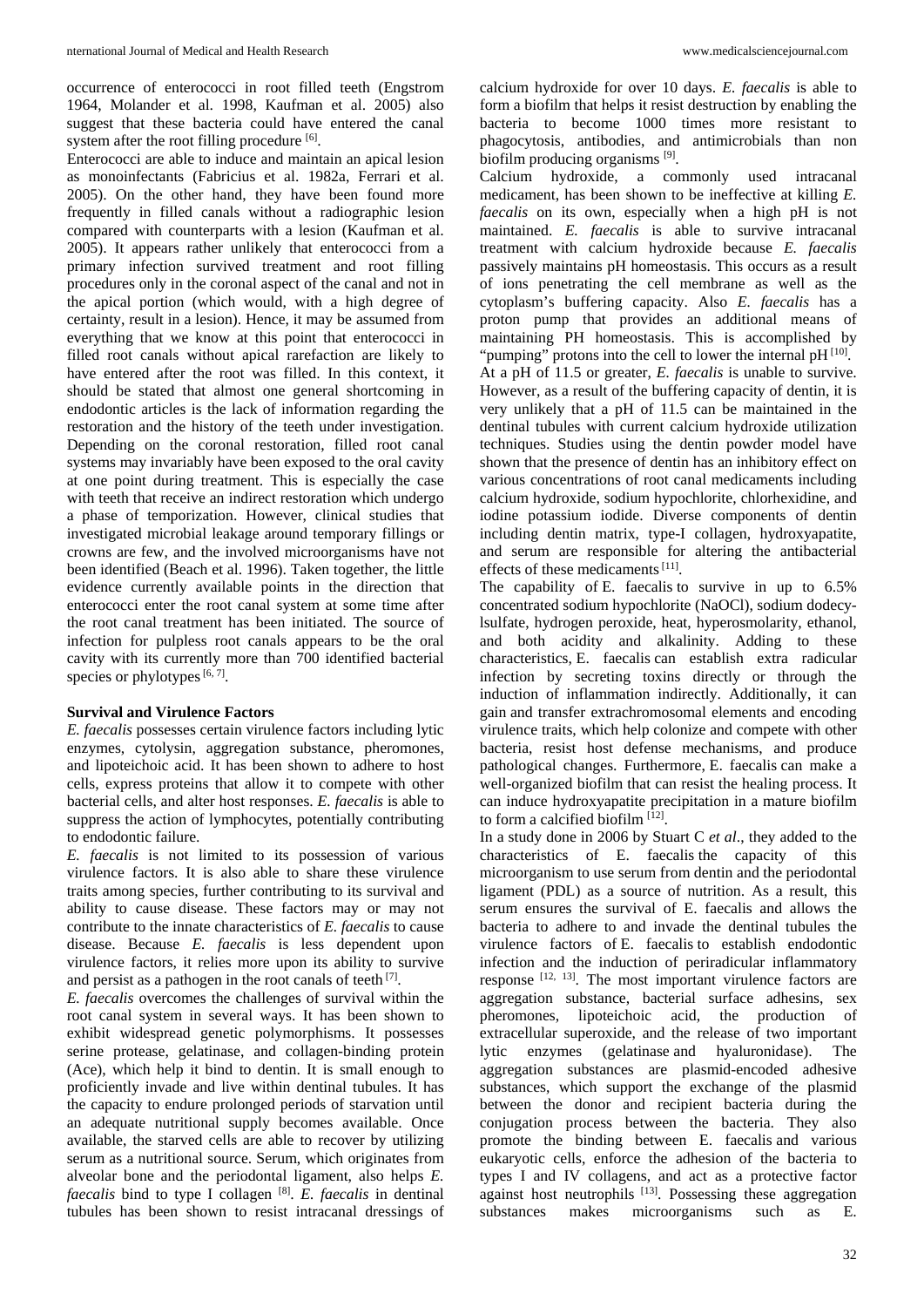faecalis qualified enough to stimulate the release of  $\alpha$  tumor necrosis factors (TNF-α) by macrophages and the release of γ interferon (INF-γ) and β tumor necrosis factors (TNF-β) as a result of the proliferation of T cells induced by the bacteria. As a consequence, the release of TNF will lead to bone resorption while the release of INF-γ will stimulate the secretion of more hydrogen peroxide and superoxide anions, resulting in damage to the cells and tissues. On the other hand, surface adhesins add to the virulence of E. faecalis by adhering the bacteria to many essential substances, such as abiotic surfaces (to form biofilm), other species of bacteria (for exchanging genes and nutrients), collagen fibers, human serum, and dentinal tissues  $[14]$ .

#### **E Faecalis in Other Dental Infections**

*E. faecalis* is a normal inhabitant of the oral cavity. The prevalence of *E. faecalis* is increased in oral rinse samples from patients receiving initial endodontic treatment, those midway through treatment, and patients receiving endodontic retreatment when compared to those with no endodontic history. *E. faecalis* is associated with different forms of periradicular disease including primary endodontic infections and persistent infections. In the category of primary endodontic infections, *E. faecalis* is associated with asymptomatic chronic Periradicular lesions significantly more often than with acute periradicular periodontitis or acute periradicular abscesses. *E. faecalis* is found in 4 to 40% of primary endodontic infections  $[6]$ . The frequency of *E. faecalis* found in persistent periradicular lesions has been shown to be much higher. In fact, failed root canal treatment cases are nine times more likely to contain *E. faecalis* than primary endodontic infections. Studies investigating its occurrence in root-filled teeth with periradicular lesions have demonstrated a prevalence ranging from 24 to 77% [ 11]. The wide range of *E. faecalis* prevalence among studies may be attributed to different identification techniques, geographic differences, or sample size .In some cases, *E. faecalis* has been found as the only organism (pure culture) present in rootfilled teeth with periradicular lesions. The majority of these studies have been carried out using culturing techniques; however, polymerase chain reaction (PCR) is currently a more predictable method for detection of *E. faecalis*. This method proves to be faster, more sensitive, and more accurate than culturing methods. It has enabled researchers to detect bacteria that were difficult, and in some cases impossible, to detect. When compared to detection of *E. faecalis* by culturing (24-70%), *E. faecalis*  has been found at consistently higher percentages (67-77%) when a PCR detection method is used. An optical spectroscopy-based method has also been studied as a way to detect *E. faecalis* activity [14, 15] .

The detection rate of E. faecalis in saliva ranges from 18.8%– 40.5%. Some researchers think that the prevalence of E. faecalis in root canals referred for endodontic retreatment is associated with the presence of E. faecalis in saliva. E. faecalis is more prevalent in persistent infections than in primary chronic periapical periodontitis reminds us that incautious root canal treatment might be the cause of persistent infections of E. faecalis. Theorganism may enter the root canal system at some time after the root canal treatment has been initiated  $[12, 15]$ . It is the most common enterococcal species found in the oral cavity occasionally, and patients with periodontitis appear to harbor more E. faecalis than their counterparts with a healthy periodontium.

Therefore, the oral cavity might be the origin of E. faecalis entering root canal systems, and the use of a rubber dam to insure good isolation is necessary to prevent the introduction of E. faecalis during endodontic treatment. Proper periodontal treatment or tooth cleaning before root canal therapy in order to control periodontal inflammation may reduce the amount of E. faecalis. E. faecalis is ubiquitous in many food products, such as cheese and milk derivatives. Niches such as root canal lumens and dentinal tubules may favour their survival and long-standing local infection. In this way, for patients with good oral hygiene, bacteria inside the root canal could be the consequence of a coronal colonization after contaminated food ingestion so a good coronal sealing is also important in the prevention of E. faecalis [12]. Vidana *et al* also think E. faecalis found in persistent endodontic infections are probably not derived from the patient's own normal microbiota, which indicates an exogenous origin. Consequently, the use of the aseptic technique including the disinfection of obturation materials might be critical in preventing the introduction of E. faecalis. It is reported that 19.4% of gutta-percha cones removed from their packaging contained bacteria on the surface, 5.25% sodium hypochlorite and 2% chlorhexidine are the most common disinfectants for gutta-percha cones. Povidone-iodine and peracetic acid have also been studied for rapid disinfection  $[10, 16]$ .

There appears to be a consensus that the primary causes of pulpal necrosis and the subsequent occurrence of apical periodontitis are dental caries and its sequelae. The progressive infection of dentine eventually leads to microabscesses in the pulp and tissue breakdown mediated by proteolytic enzymes (Langeland 1987, Gusman *et al*. 2002, McLachlan et al. 2004). It has been known for some time that, as a carious lesion progresses into the dentine close to the pulp, the microbial infiltrate therein resembles the one in primary root canal infections (Edwardsson 1974). This was recently reconfirmed in a study using contemporary molecular biology methods (Martin et al.  $2002$ )<sup>[18]</sup>.

#### **Enterococci in Primary Root Canal Infections**

It has been reported that 20% of the samples isolated from primary teeth with primary root canal infections. Although these teeth presented primary infections without a retreatment evaluation, it is important to highlight that the presence of E. faecalis in primary teeth of children will add knowledge concerning the early presence of this pathogen in the oral cavity. Only a few authors have investigated the microorganisms present in root canals of primary teeth, and the available records are from studies using microbial culture and molecular methods. da Silva et al. and Ruviere et al. evaluated primary teeth using culture and checkerboard DNA–DNA hybridisation, respectively, and did not find E. faecalis in their studies. In his study, study, E. faecalis was investigated in primary teeth with primary infection because the role of this pathogen is unclear. Only two studies have been carried out to evaluate the presence of E. faecalis in paediatric patients with necrotic pulp. Cogulu et al. using culture and PCR methods, reported that E. faecalis was present in 18% of primary (from 45 samples) and 26% of permanent teeth (from 38 samples). The authors showed that both culture and PCR methods are sensitive to detect E. faecalis in root canals. In 2008, using PCR, these authors found that this pathogen was the most prevalent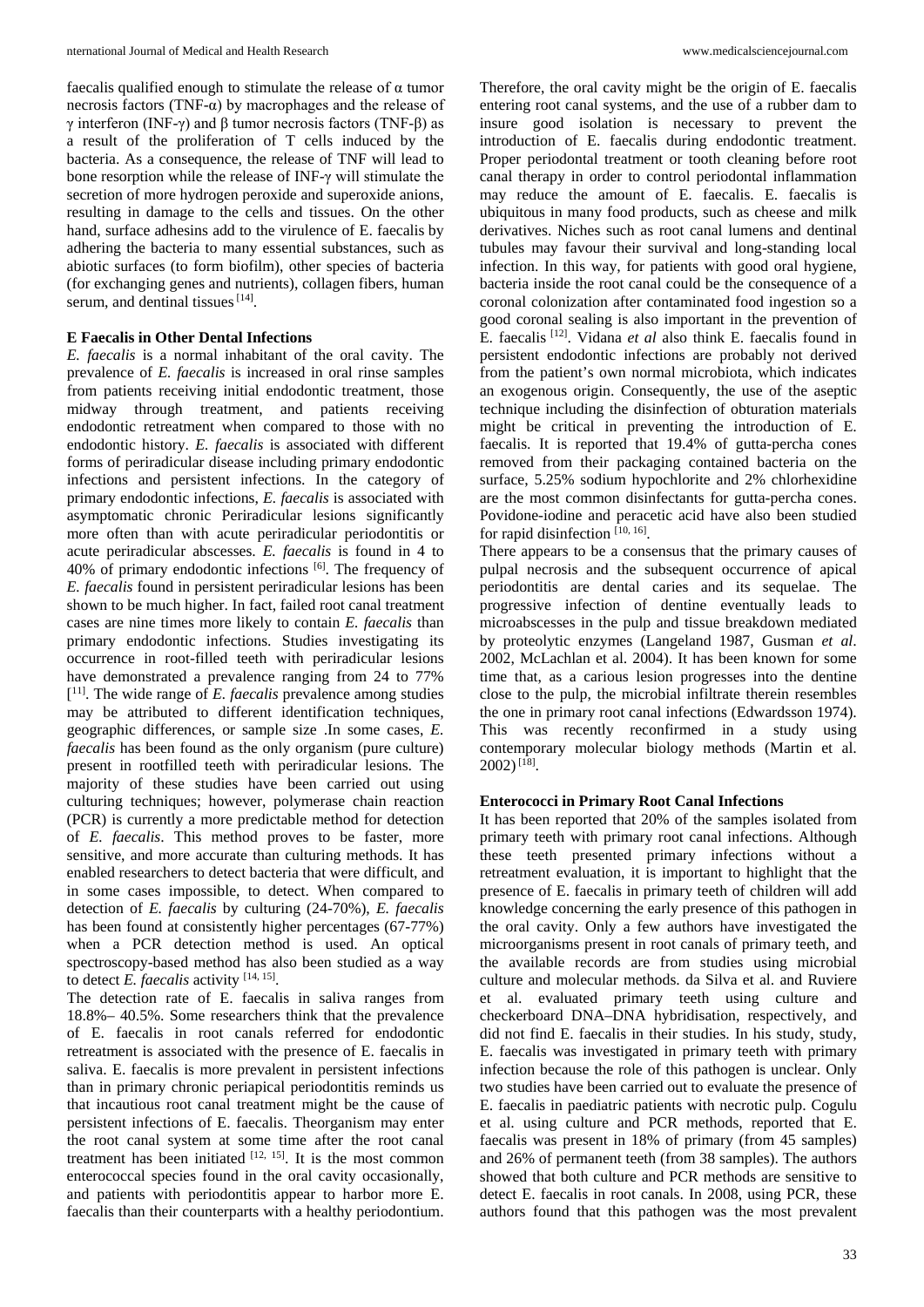species (20%) in 79 primary teeth with primary infection [18]. Even if not present in caries, enterococci may theoretically still enter the necrotizing pulp space at an early stage. Not all primary endodontic infections are caused by caries (Abbott 2004). Many teeth contain cracks (Ratcliff et al. 2001), and thus it is conceivable that enterococci found in primary root canal infections entered via that route rather than dentinal tubules in carious teeth. Furthermore, inadequate coronal restorations with open margins have been linked to the occurrence of apical periodontitis (Kirkevang et al. 2007). However, the issue of studying primary root canal infections is difficult, especially when trying to determine how and when the microorganisms that eventually lead to pulpal breakdown entered the endododontic system. One of the most prominent problems in this context is again contamination from saliva or plaque from the outer tooth surface (Mo"ller 1966)<sup>[13]</sup>.

Because root canal infections are usually polymicrobial (Sundqvist 1994), and the most common invaders of the endodontium can be found in other sites of the oral cavity, it is impossible in the laboratory to discern between the microorganisms that were actually present in the root canal at the time of sampling and contaminants. As already highlighted by Engstrom, many of the teeth that harbour enterococci in the root canal system also show positive enterococcal growth on outer tooth surfaces (Engstrom 1964). False positive results are even more likely when PCR is used to detect specific DNA sequences of microorganisms suspected to be present in the root canal (Nair 2007)  $[11]$ . Hence, a meticulous sampling technique including disinfection of the tooth and the access cavity with the respective sterility checks from both sites is a prerequisite to yield meaningful results. Whilst such protocols have been validated and published for both culture and molecular methods (Moller 1966, Ng et al. 2003), relatively few studies have complied with these guidelines. In studies on the culturable microbiota of primary endodontic infections with proper sterility checks of the access cavity, enterococci have usually been found in a rather low proportion of infected canals or not at all (for review, see Portenier et al. 2003). This is in contrast to the high frequency of enterococci encountered in filled root canal systems associated with treatment failure (Molander et al. 1998, Sundqvist et al. 1998, Peciuliene et al. 2000, Hancock et al. 2001). On the other hand, studies employing DNA-DNA hybridization or PCR techniques (without checking the access cavity) found a somewhat higher occurrence of E. faecalis in primary root canal infections as compared to those investigations, which were performed using culture techniques (Siqueira et al. 2002, Pirani et al. 2008). Nevertheless, the occurrence of E. faecalis in a PCR assay was still significantly lower in teeth containing necrotic pulps compared with root filled counterparts with apical lesions (Pirani et al. 2008). Contrary to these findings, a relatively high occurence of E. faecalis in primary root canal infections has been reported when nested PCR was used to identify this taxon and was compared with a conventional culture technique: E. faecalis was identified in 82% vs. 4%, respectively (Gomes et al. 2006)<sup>[17]</sup>.

The authors concluded that E. faecalis could be present in numbers below the detection level for culturing or that they could be in a viable but non-culturable state. On the other hand, the authors also conceded that 49/50 of their sampled teeth had coronal leakage. Consequently, proper

decontamination of the access for PCR was a difficult, if not impossible task, and enterococcal DNA could thus have originated from sources outside the root canal [15].

Furthermore, nested PCR is notoriously difficult to perform; the paper describes only sequencing a single band from the gels – this would afford little confidence in the band identification. Moreover, it is well-known that E. faecalis is one of the easiest species to culture, and it does not enter a viable but non-culturable state (Bogosian et al. 1998). As already suspected from the low or non-existing occurrence of enterococci in caries, members of the genus Enterococcus probably exist relatively rarely in primary root canal infections. To the best of our knowledge, only one study so far has specifically targeted the difference in the microbiota recovered from necrotic root canals between teeth with an exposed and counterparts with a non-exposed pulp space. However, in that investigation, cracks were not taken into consideration. Furthermore, the incidence of E. faecalis was merely 0/45 vs. 2/43 in pulps from teeth that had a visible contact to the oral cavity compared to those that did not, respectively (Chu et al. 2005)<sup>[17]</sup>. These numbers are again too low to allow any conclusions. The low occurrence of enterococci in primary root canal infections makes one possible pathway for the colonization of necrotic pulp tissue that cannot be terminally excluded unlikely: anachoresis, i.e. the transfection of microorganisms via the blood stream (Tunnicliff & Hammond 1937). Animal experiments with high numbers of microorganisms injected in the blood stream have shown that a colonization of necrotizing pulp tissue is possible (Gier & Mitchell 1968, Tziagas 1989). In the case of enterococci, it is conceivable that these bacteria could enter the bloodstream from the large intestine and then enter necrotic areas of a tooth with terminal pulpitis. However, as indicated above, the low occurrence of enterococci in primary root canal infections and the low likelihood of any bacterium to colonize necrotic pulp tissue via the blood stream make the pathway of direct oral entry more likely [17, 18].

#### **E. faecalis And Diabetes**

Endodontic medicine has evolved with an increasing number of reports describing the association between periapical inflammation and systemic diseases. Studies suggest an association between apical periodontitis (AP), root canal treatment (RCT), and systemic conditions such as diabetes mellitus (DM), tobacco smoking, hypertension, coronary heart disease (CHD), osteoporosis, bleeding disorders, chronic liver disorders, etc., Several studies have reported a higher prevalence of periapical lesions, delayed periapical repair, greater size of osteolytic lesions, greater likelihood of asymptomatic infections, and poorer prognosis for root-filled teeth in diabetic patients [19].

Patients with diabetes have documented alterations in immune functions and may also have pathogenic endodontic microbial flora which makes them susceptible to more severe periradicular disease. DM was found to be associated with significantly reduced endodontic treatment outcome of teeth with preoperative infections, suggesting that diabetes may serve as a disease modifier. It predisposes to chronic inflammation, diminishes tissue repair capacity, and causes a greater susceptibility to infections. The relationship between oral health and diabetes has been extensively reported in the literature. The success rate of RCT is 95% which is reduced to 68% in immuno compromised patients.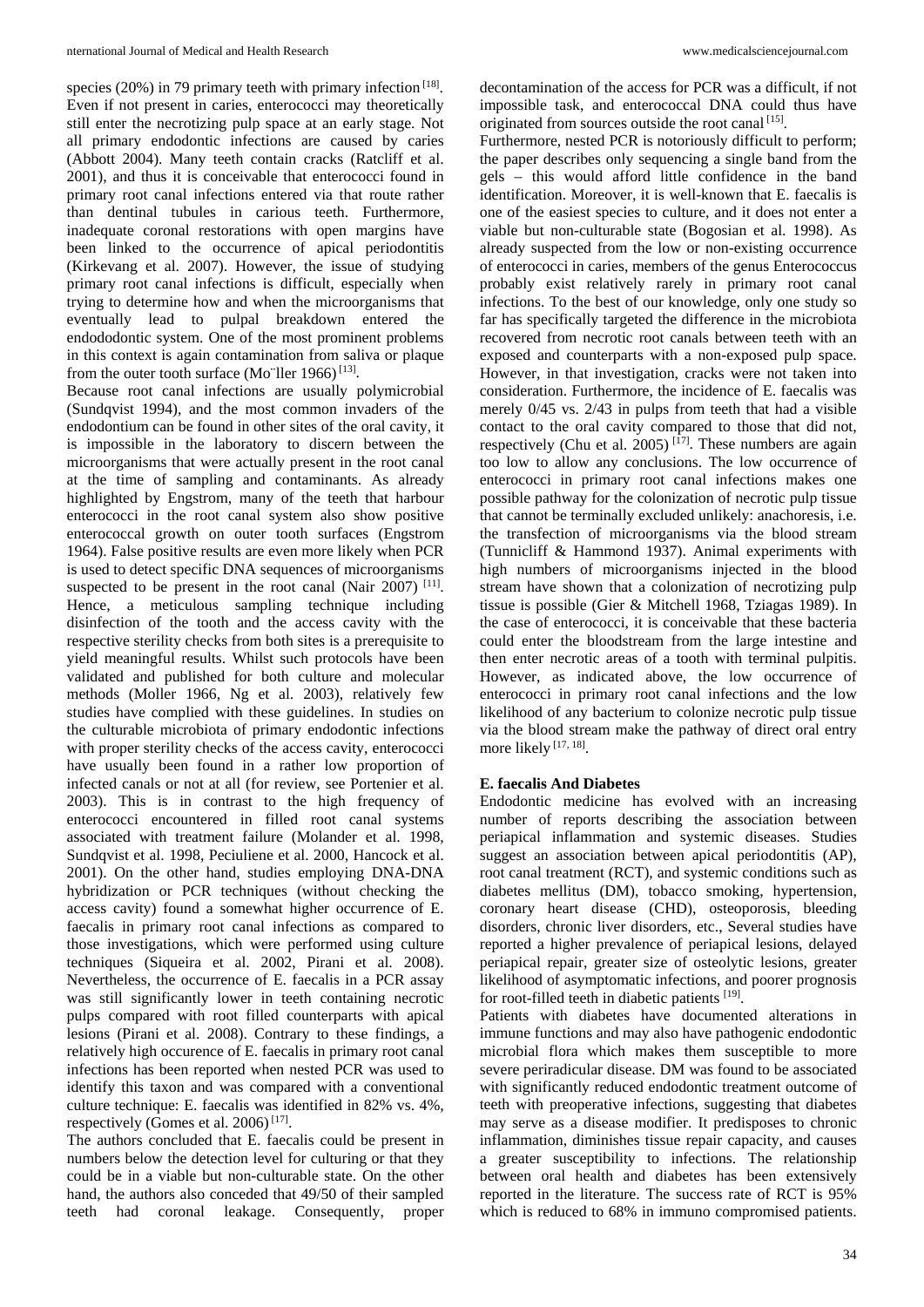Diabetes Mellitus (DM) compromises the immune response aggravating periapical chronic inflammation and impairing bone turnover and wound healing, increasing the prevalence of persistent Apical Periodontitis, greater size of the osteolytic lesions, greater likelihood of asymptomatic infections, and worse prognosis for root filled teeth. Diabetics have reduced likelihood of success (10%–20%) of endodontic treatment in cases with preoperative periradicular lesions [18, 19].

On the other hand, recent studies have found that a poorer periapical status correlates with higher HbA1c levels and poor glycemic control in type 2 diabetic patients. *E. faecalis* is found in high prevalence, levels and proportions in infected root canals, and from nonhealing cases in DM. This is the most common species recovered in over onethird of the canals of root-filled teeth with persisting periapical lesion. Regardless of the thorough chemome chanical preparation and three dimensional obturation, bacteria can persist in the complex anatomy of root canal space. Thus, the ability of intracanal medicament to restrain or eliminate residual bacteria and prevent reinfection may play an increasingly important role in achieving and maintaining a higher success rate of RCT [18]. Calcium hydroxide is the most commonly used and studied intracanal medication which was introduced in dentistry by Herman in 1920. Its antimicrobial effect is chiefly related to the release and diffusion of hydroxyl ions (OH<sup>-</sup>) which injures cytoplasmic membrane and interferes cell metabolism. Propolis, a resinous product rich in flavonoid, is ten times less cytotoxic than calcium hydroxide and has a distinguished antibacterial, antifungal, antiviral, immunomodulatory, and antioxidant effect. Recent studies have reported that propolis is more effective against resistant microorganisms and is biocompatible. Moxifloxacin is a new fluoroquinolone with expended spectrum of activity, including anaerobes and Gram-positive organisms, especially the multiresistant ones. Moxifloxacin has been found to be one of the most active antibiotics against *E. faecalis* with the lowest MIC50 and MIC90. Triple antibiotic paste (TAP) containing metronidazole, ciprofloxacin, and minocycline has been reported to be a successful regimen in controlling the root canal pathogens. Till date, no *in vivo* study has been done to check the combined efficacy of propolis with moxifloxacin as intracanal medicament and to compare the results with that of TAP and calcium hydroxide against *Streptococcus* spp. and *E. faecalis* in type II DM patients with chronic AP. Therefore, the current study proposes to compare and evaluate the antimicrobial efficacy of TAP, propolis with moxifloxacin, and calcium hydroxide as intracanal medicaments against *E. faecalis* and *Streptococcus* spp. in chronic AP patients with Type II DM  $^{[19]}$ .

### *E. faecalis* **in Infected Root Canals**

PDT is more efficient in eliminating *E. faecalis* from infected root canals compared to traditional endodontic treatment regimes (instrumentation and irrigation). Results from nearly 70% of the showed that PDT is more efficient in eliminating *E. faecalis* in infected root canals than conventional endodontic therapy. It is pertinent to men tion that there was an inconsistency in the methodology and laser parameters used in these studies. For example, studies by Soukos et al. Nagayoshi et al. and Schlafer et al, showed that PDT kills significantly more *E. faecalis* compared to

conventional instrumentation/irrigation. However, the diode laser wavelengths (635 nm, 805 nm and 628 nm respectively), diameter of fiber used for laser delivery (500 \_m,400 \_m and 0.4 cm respectively), power output (1 W, 1 Wand 5 W) and type of PS used (MB, indocyanine green and TBO respectively) were erratic  $[20]$ .

Also, the duration of irradiation varied between studies. For example, in studies by Bago et al. and Rios et al. durations of irradiation were 60 s (S) and 30 S respectively, however Foschi et al. and Pagonis et al. irradiated the root canals for5 min and 10 min correspondingly. In this regard, it was found that demanding to precisely contemplate the laser parameters that would be most effective in eliminating *E. fecalis* from infected root canals in a clinical scenario. Concentration of PS has been reported to influence the overall bactericidal efficacy of PDT. Nearly 80% of the studies included in this review that reported PDT to be effective in killing *E. faecalis* used either MB and/or TBO as photosensitizers. Studies have shown that MB (a synthetic non-porphyrin compound [phenoth-iazine]) is compatible with wavelengths of visible light (up to685 nm) and has a high rate of generation of reactive species. In addition, studies have reported that MB when used in concentrations of 100 g/mL minimizes the chances of dental discoloration, while safeguarding its photo-bactericidal properties studies [19, 20].

TBO is structurally similar to MB and exhibits bactericidal effects similar to those of MB. From the literature reviewed, we observed an inconsistency in the concentration of the photosensitizers used. In these studies, concentrations of MB concentrations ranged from 6.25 g/mL to 25g/mL whereas TBO concentrations ranged from 15g/mL to 12.5 mg/mL. However, it has also been reported that PDT with either MB or TBO does not have a significant additional effect to the chemomechanical preparation using 2.5% NaOCl as an irrigant in the reduction of *E. faecalis* counts. An explanation in this regard may be the presence of low concentration of available oxygen in the canals, particularly in irregularities and in dentinal tubules. Under such circumstances, formation of cytotoxic oxygen derivatives may be either be blocked or minimized. In clinical scenar ios, the PS may be unable to diffuse well into irregular canals and dentinal tubules or even through possible bacterial biofilms persisting on untouched canal walls. These factors may compromise the outcome of PDT in infected root canals. Further studies using standardized laser parameters and PS concentration/s are warranted to assess the efficacy of PDT in eliminating *E. faecalis* from infected root canal. Sassone et al. reported that 1.0-5.0% NaOCl is most effective in an *in vitro* test on agar plates and presence of residual NaOCl inside the dentinal tubules is critical for effective disinfection. It is pertinent to mention that in all studies, initial instrumentation and irrigation with 1-6% NaOCl and 17% EDTA was performed prior to PDT. Therefore, it is tempting to speculate that residual NaOCl in the dentinal tubules played a role in the overall canal disinfection process<sup>[21]</sup>.

#### **E. faecalis in Retreatment Cases**

Disinfection of root canals with root canal irrigants show antimicrobial activity by killing microorganism when in direct contact. However, due to the complex root canal anatomy of none of the available irrigation solutions is sufficient to penetrate into depth areas where bacteria may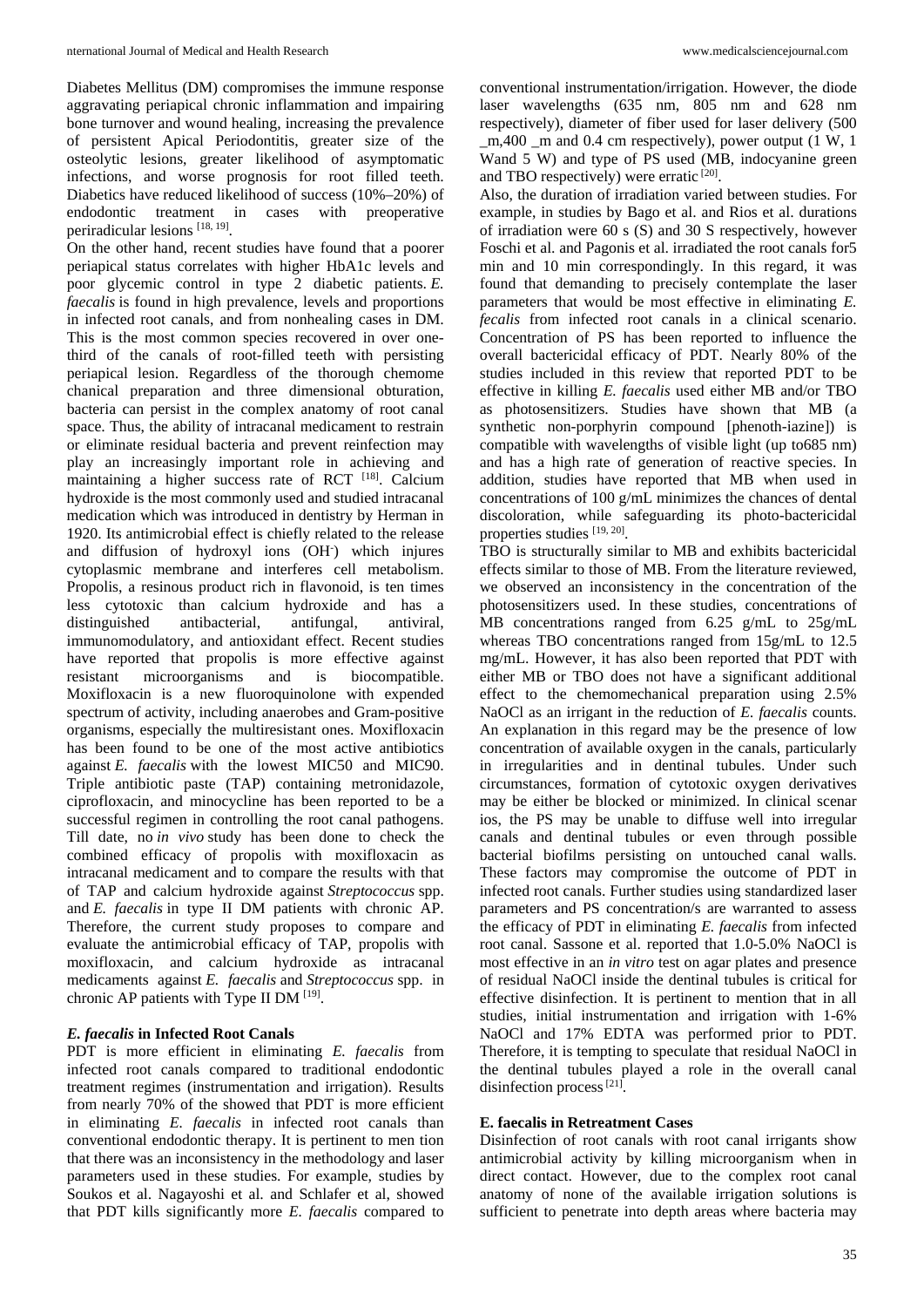remain and survive. Therefore, irrigation agitation methods can help irrigation solutions to penetrate into deeper areas and eliminate bacteria from these complex canal systems. Manual and machine-assisted agitation techniques are commonly used as disinfection methods. Chemomechanical preparation along with irrigation of 2.5% NaOCl is effective in reducing the initial bacterial load regardless of the disinfection methods. Ferrer‑Luque *et al*. reported that reduction of E. faecalis from infected root canals by mechanical debridement along with irrigation is ranged from 95.9 to 100% by using nickel titanium rotary files  $[28]$ . PUI is one of the most preferred irrigation activation technique to improve removal of bacteria, smear layer, and calcium hydroxide from root canal walls. Studies have shown that PUI did not significantly succeeded in reduction of E. faecalis after chemomechanical preparation. This reduction in bacterial counts was statistically lower than chemomechanical preparation (65%). Sampling method may be the one of the reasons for insignificant improvement in disinfection after PUI, because it only provides information about the bacterial load of the main canal. In the present study to standardize the potential effect of chemomechanical preparation on the bacterial reduction, root canals were prepared up to size #30at the WL in all experimental groups. It may be concluded that this apical enlargement did not allow enough space for free displacement amplitude of the ultrasonic instrument [29].

MDA depends on the up and down movements of a well-fitting gutta-percha point inside the root canal. Several studies reported the effectiveness of MDA in cleaning of the root canal walls. However, its effectiveness in elimination of bacteria has not been studied yet. Due to the lack of studies evaluating the effectiveness of MDA on bacterial elimination, the results of many in-vivo study were compared with the findings of in-vitro studies investigating its cleaning efficiency of root canal walls. Studies have revealed that MDA technique did not significantly reduce E. faecalis counts after chemomechanical preparation. The percentage reduction was 19% in MDA group as obtained in PUI group. Data from ex‑vivo studies evaluating the cleaning effectiveness of MDA have been inconclusive  $[28, 1]$ 29].

In a previous reports, MDA showed better results than conventional needle irrigation in terms of cleaning root canal. In another previous research, no significant differences were found between manual dynamic agitation and PUI in terms of penetration of sodium hypochlorite into dentinal tubules. The activation time and total volume of irrigant and root morphology may have led to the differences in effectiveness of MDA shown in these studies. According to the results of intragroup analysis of various studies, PDT was the only disinfection methods that was significantly succeeded in reduction of bacterial counts after chemo-mechanical preparation<sup>[28, 30]</sup>. The protocol for PDT application was based on the reaction of photosensitizer agent with molecular oxygen. The production of reactive oxygen species that formed at the end of reaction induces death of E. faecalis. In several in-vitro studies, wavelengths of diode laser were ranged between 625 and 805 nm. However, recently, an 810 nm diode laser was used in an in‑vivo study by Asnaashari *et al*. They reported that PDT with diode laser 810 nm could evidently decrease the amount of E. faecalis in root canals. PDT has been reported as a promising approach and excellent bactericidal potential

against E. faecalis in several studies. Garcez *et al*. reported that E. faecalis was significantly reduced following chemomechanical treatment with adjunct PDT compared to chemomechanical treatment alone. All techniques provided reduction in E. faecalis load, however any of these techniques were not able to eliminate E. faecalis completely. These results revealed that bacteria were still in root canal even though disinfection approaches were used. However, it is important to point out that to achieve an optimal outcome, maximal reduction of the bacterial load is necessary to be compatible with periradicular tissue healing [30].

## **Methods of Eradication of E. faecalis**

Antibiotic medications were widely used for the treatment and prevention of E. faecalis caused by many pathogenic bacteria. In a study conducted by Donmez Ozkan H et al., in 2019, they found that fabclavine is an antimicrobial agent with a strong antibacterial effect against E. faecalis. In this study, they found that fabclavine-rich supernatant was highly effective against broad strains of E. faecalis with multidrug resistance when used as an intracanal medicament. Other studies discussed novel treatment techniques using newly isolated phages for targeting E. faecalis strains from the oral cavity. Lee D et al. found that phage HEf13 has high lytic activity against human dentin, which suggests the effectiveness of using phage HEf13 as a dental therapeutic agent against E. faecalis-related apical periodontitis  $(15)$ . A recent study conducted by Ghorbanzadeh A *et al*. in 2020 found three effective disinfection methods for the partial elimination of E. faecalis biofilm $[21]$ .

Furthermore, E. faecalis has specific characteristics that enable it to escape chemomechanical instrumentation during root endodontic treatment. These characteristics can be outlined as the following: ability to form biofilms and colonize in remote unreachable areas away from the main canals, such as accessory canals, apical deltas, and isthmuses, to be protected by residual tissue, dentinal tissues, human serum, and dead cells that reduce the effect of antimicrobial means. In addition, E. faecalis uses different mechanisms to survive in harsh environments. Those mechanisms include activating some survival genes, using alternative metabolic pathways, living in an area with high sources of a nutrient, and possessing bacterial synergism and aggregation capacity  $[21, 22]$ .

Several studies have been directed towards finding an effective way to eradicate and/or prevent *E. faecalis* from gaining access to the root canal space. *E. faecalis* can gain entry into the root canal system during treatment, between appointments, or even after the treatment has been completed. Therefore, it is important to consider treatment regimens aimed at eliminating or preventing the infection of *E. faecalis* during each of these phases. Preparing the apical portion of the root canal to a larger instrument size will help eliminate intracanal microorganisms by reaching areas not normally accessible by smaller master apical files [16, 17]. In addition, larger apical preparation sizes facilitate removal of the innermost (pulpal) dentin. This provides the potential to remove intratubular bacteria and open the dentinal tubules to allow antimicrobials to penetrate more effectively [20].

Three percent to full strength sodium hypochlorite, if used in adequate amounts and exchanged regularly, has the capability to destroy *E. faecalis* in the root canal. Sodium hypochlorite is an effective irrigant for all presentations of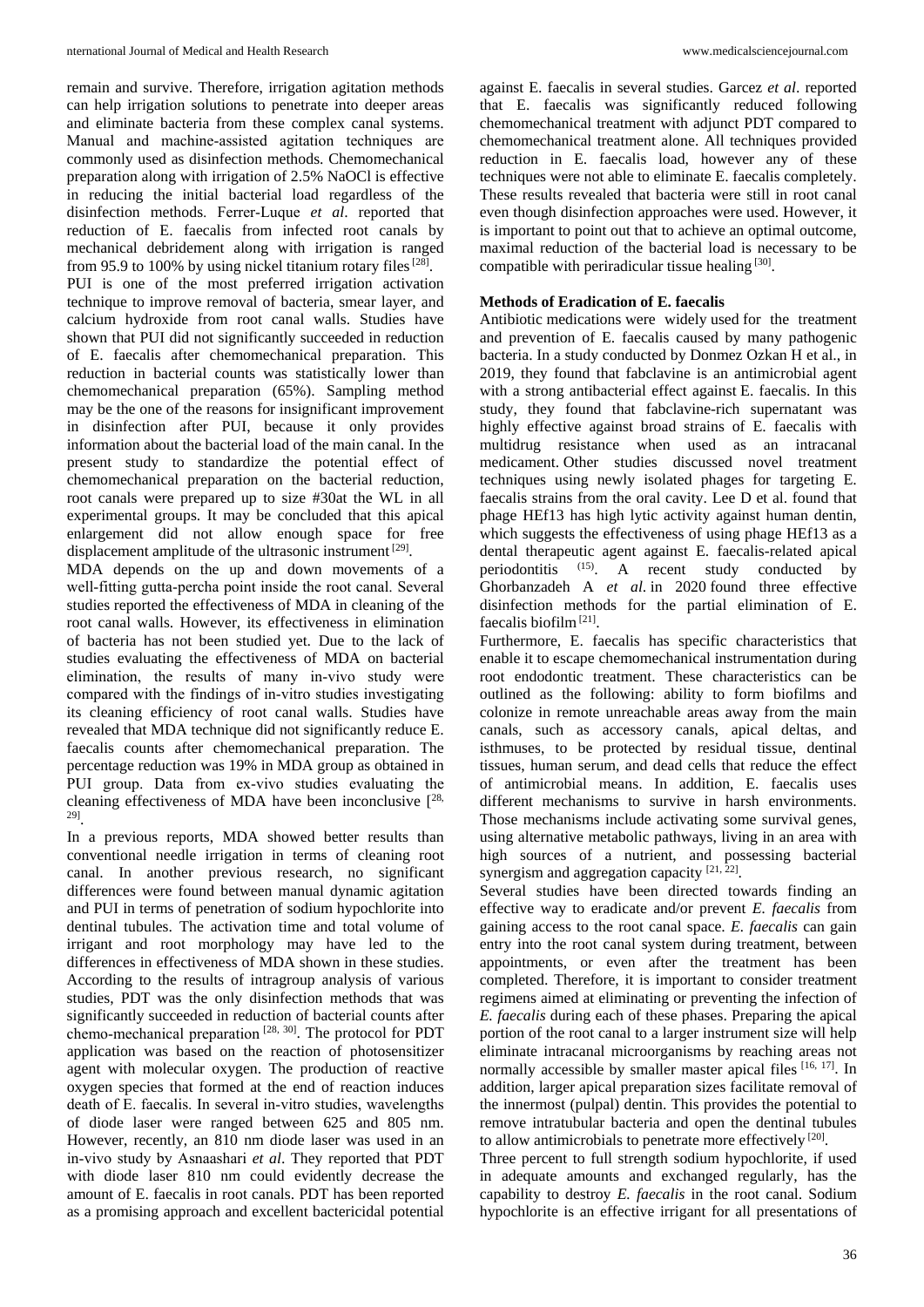*E. faecalis* including its existence as a biofilm. EDTA has little antibacterial activity, but is important in its ability to remove the inorganic portion of the smear layer thus allowing other irrigants access to the dentinal tubules. A 10% citric acid solution will remove the smear layer and, like EDTA, has little effect against *E. faecalis*. A 0.1% sodium benzoate solution added to 10% citric acid will increase the chances of killing *E. faecalis*<sup>[17]</sup>. MTAD, a new root canal irrigant consisting of a mixture of a tetracycline isomer, an acid, and a detergent has shown success in its ability to destroy *E. faecalis* in preliminary studies. Its effectiveness is attributed to its anticollagenase activity, low pH, and ability to be released gradually over time. The effects of MTAD are enhanced when 1.3% sodium hypochlorite is used as an irrigant during instrumentation  $[19, 10]$ 21].

Calcium hydroxide is relatively ineffective against *E. faecalis* because of considerations mentioned previously. Iodine potassium iodide may be a more effective intracanal agent than calcium hydroxide [17, 18].

Chlorhexidine, in a 2% gel or liquid concentration, is effective at reducing or completely eliminating *E. faecalis*  from the root canal space and dentinal tubules. A 2-min rinse of 2% chlorhexidine liquid can be used to remove *E. faecalis* from the superficial layers of dentinal tubules up to 100 mm. Two percent chlorhexidine gel is effective at completely eliminating *E.faecalis* from dentinal tubules for up to 15 days. This may be in part attributed to its substantive antimicrobial activity. It is questionable as to whether 0.12% chlorhexidine is more effective than calcium hydroxide. Some studies suggest it is more effective, yet neither will completely eradicate *E. faecalis*. Another study suggests 10% calcium hydroxide alone is more effective. When heated to 46°C, both 0.12% chlorhexidine and 10% calcium hydroxide have greater antimicrobial effects against *E. faecalis* than at normal body temperature [18, 19, 21].

Other irrigants that may be effective at eliminating *E. faecalis* include ozonated water and stannous fluoride. Ozonated water has been shown to have the same antimicrobial efficacy as 2.5% sodium hypochlorite. Stannous fluoride demonstrated greater antimicrobial effectiveness against *E. faecalis* than calcium hydroxide. Combinations of irrigants to eliminate *E. faecalis* have also been studied. In one study, a combination of calcium hydroxide mixed with camphorated paramonochlorophenol completely eliminated *E. faecalis* within dentinal tubules. Metapex, a silicone oil-based calcium hydroxide paste containing 38% iodoform, more effectively disinfected dentinal tubules infected with *E. faecalis* than calcium hydroxide alone. The addition of stannous fluoride to calcium hydroxide is also more effective than calcium hydroxide by itself  $[19]$ . Concentrations of 1 to 2% chlorhexidine combined with calcium hydroxide have also demonstrated efficacy at killing *E. faecalis*. Chlorhexidine combined with calcium hydroxide will result in a greater ability to kill *E. faecalis* than calcium hydroxide mixed with water. Two percent chlorhexidine gel combined with calcium hydroxide achieves a pH of 12.8 and can completely eliminate *E. faecalis* within dentinal tubules. It is important to note, however, that chlorhexidine alone has been shown to provide as good, or even better, antimicrobial action against *E. faecalis* than calcium hydroxide/chlorhexidine combinations. Until further studies have been conducted, an intracanal dressing of 2%

chlorhexidine placed for 7 days may be the best way to eradicate *E. faecalis* from dentinal tubules and the root canal space. In some studies, chlorhexidine-impregnated and iodoform-containing gutta-percha points have shown little inhibitory action against *E. faecalis*. In another study, 5% chlorhexidine in a slow release device (Activ Point, Roeko, Langenau, Germany) completely eliminated *E. faecalis* in dentinal tubules upto 500 mm. The antimicrobial activity against *E. faecalis* of various sealers has also been studied. Roth 811 (Roth International Ltd., Chicago, IL), a zincoxide eugenol based sealer, has been shown to exhibit the greatest antimicrobial activity against *E. faecalis* when compared to other sealers<sup>[20]</sup>.

AH Plus epoxy-resin based sealer(Dentsply, DeTrey, Konstanz, Germany) and Sultan zinc oxide-eugenol based sealer (Sultan Chemists, Inc., Englewood, NJ) both exhibit good antibacterial effects against *E. faecalis* using agar diffusion and direct-contact tests. AH Plus and Grossman's sealer are effective in killing *E. faecalis* within infected dentinal tubules. Based on these studies it can be concluded that a combination of adequate instrumentation, and appropriate use of irrigants, medicaments, and sealer will optimize the chances of eradicating *E. faecalis* during retreatment of failed root canal cases  $^{[21, 22]}$ .

Additional steps should be taken to prevent *E. faecalis* from re-entering the root canal space. These include having the patient rinse with chlorhexidine before treatment, disinfecting the tooth and rubber dam with chlorhexidine or sodium hypochlorite, and disinfecting gutta-percha points with sodium hypochlorite before insertion in the canal  $[23]$ . Other possibilities may include using an obturating system that can provide a more effective seal. Newer obturation systems such as Epiphany (Pentron Corp, Wallingford, CT) have been designed to bond to the root canal walls and thus prevent bacterial leakage. Although research is still needed, a preliminary study shows that this system is better at preventing microleakage of *E. faecalis* than gutta-percha filled canals [20, 21]. A well-sealed coronal restoration and root canal filling are important steps in preventing bacteria from entering the canal space [24].

PDT causes a reduction of bacterial viability in both primary endodontic infection and retreated root canals infected with E. faecalis. Treating root canals with sodium hypochlorite (NaOCl), PDT or a combination of NaOCl irrigation and PDT caused a significant reduction of E. faecalis in the root canals. In the cases of primary infections, the combination of NaOCl irrigation and PDT. NaOCl irrigation achieved the highest number of culturenegative root canals  $(90\%)$ , NaOCl irrigation alone achieved culture-negative root canals in 80%, whereas after treatment using PDT only one specimen was culture-negative. For secondary infections, NaOCl irrigation achieved the highest number of culturenegative root canals, whereas after treatment using PDT all the specimens were culture positive. Garcez et al.  $[24]$ investigated the effect of PDT in endodontic retreatments in vivo. They found that PDT as an adjuvant to conventional endodontic treatment leads to a significant further reduction of bacterial load afterirrigation using NaOCl, hydrogen peroxide and EDTA and is effective against multi-drug resistant bacteria [25].

## **Concluding Remarks and Call For Future Studies**

Enterococci, especially E. faecalis strains, appear to adapt to the habitat of a treated root canal better than other taxa.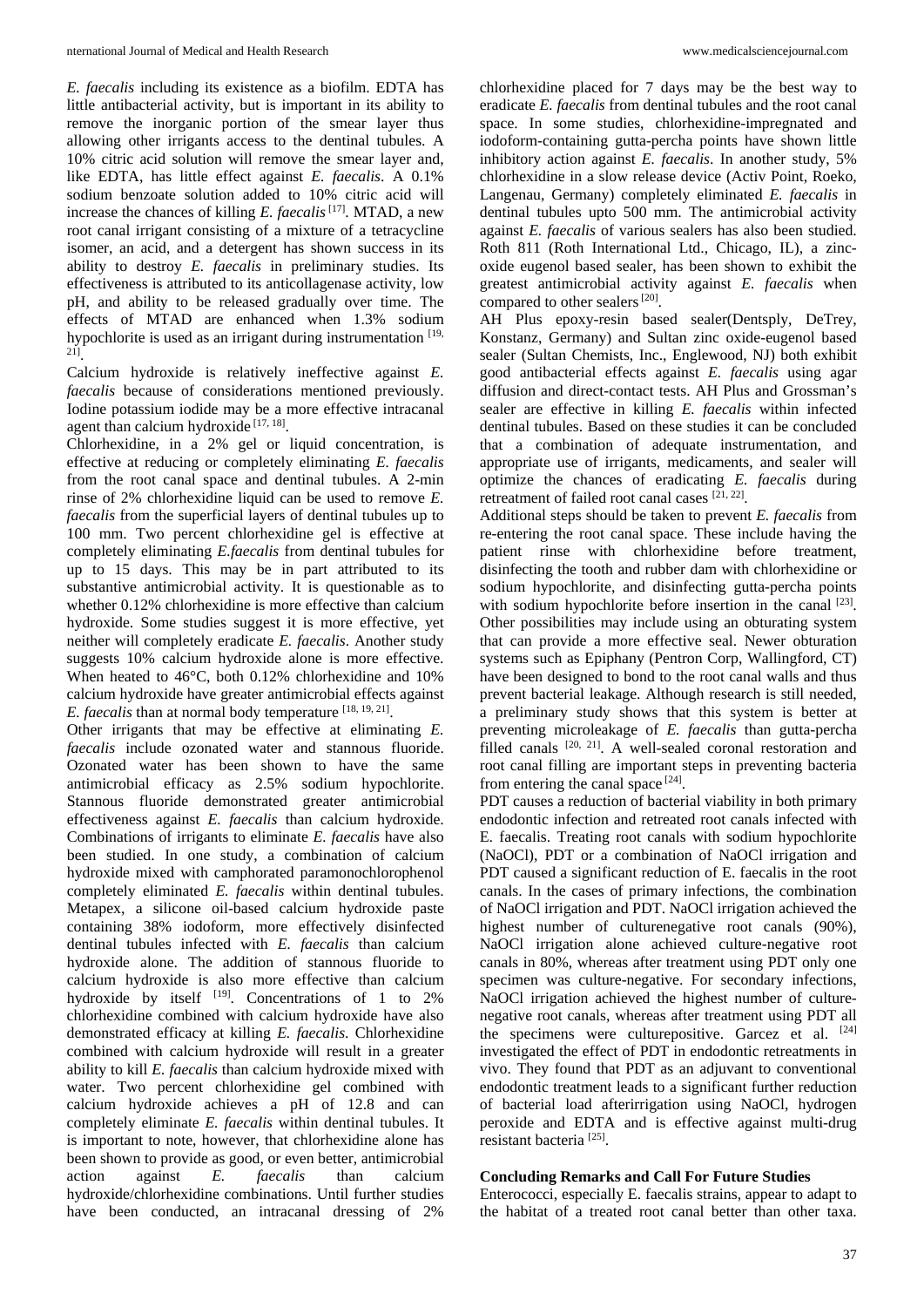From the information available, it may be concluded that these bacteria are not amongst the early invaders of the necrotizing root canal system. They may enter the root canal at any point in time during or after treatment if the coronal seal is inadequate. Their source is most likely food. In individuals with an adequate level of oral hygiene, they do not colonize the oral cavity [31].

However, they may enter the unsealed root canal system, where they find a habitat that allows their growth and survival. Future studies should be directed at several issues. First, virulence factors that favour the occurrence of enterococci in filled root canals should be identified. This work has already started and has yielded some interesting results (Sedgley 2007). Gelatinase production is one of the virulence factors that may be associated with the survival of E. faecalis in filled root canals [32]. The E. faecalis strains producing gelatinase were termed S. faecalis var. liquefaciens in early studies and were frequently recovered from root canal systems (Guthof 1953, Winkler & van Amerongen 1959, Engstro¨m 1964, Meja`re 1975) [32, 33]. Interestingly and perhaps obviously, gelatinase production is also a factor that promotes the presence of enterococci in fermented food products (Franz et al. 2003). The origin of enterococci in root canals should be further identified by comparing the scheme of highly preserved genes between clones found in root canals and counterparts from food products, preferably from a similar area (Ruiz-Garbajosa et al. 2006) [34]. On a less sophisticated level, contamination of different enterococcal species in typical regional foods could be compared with the recovery of these species from root canals in a given country or area. Last but not least, it has been known for a long time that the healthy microbiota of the oral cavity can defend against potential pathogens (Deyloff & Sanders 1980). It would be interesting to identify the mechanisms preventing the colonization of the oral cavity by enterococci<sup>[35, 36]</sup>.

#### **Conclusion**

Studies indicate that the prevalence of *E. faecalis* is low in primary endodontic infections and high in persistent infections. *E. faecalis* is also more commonly associated with asymptomatic cases than with symptomatic ones. Although *E. faecalis* possesses several virulence factors, its ability to cause periradicular disease stems from its ability to survive the effects of root canal treatment and persist as a pathogen in the root canals and dentinal tubules of teeth. Our challenge as endodontic specialists is to implement methods to effectively eliminate this microorganism during and after root canal treatment.

Currently, use of good aseptic technique, increased apical preparation sizes, and inclusion of full strength sodium hypochlorite and 2% chlorhexidine irrigants are the most effective methods to eliminate *E. faecalis*. Recent studies have helped us better understand *E. faecalis* and the mechanisms that enable it to cause persistent endodontic infections. In the changing face of dental care, continued research on *E. faecalis* and its elimination from the dental apparatus may well define the future of the endodontic specialty.

### **References**

1. Quantitative and qualitative analysis of microorganisms in root-filled teeth with persistent infection: monitoring of the endodontic retreatment. Endo MS, Ferraz CCR,

Zaia AA, Almeida JFA, Gomes B. *Eur J Dent,*2013:7:302–309.

- 2. Endodontic microbiology. Narayanan LL, Vaishnavi C. *J Conserv Dent,*2010:13:233–239.
- 3. Williams JM, Trope M, Caplan DJ, Shugars DC. Detection and quantitation of E. faecalis by real-time PCR (qPCR), reverse transcription-PCR (RT-PCR), and cultivation during endodontic treatment. Journal of endodontics,2016:32(8):715-21.
- 4. Johnson EM, Flannagan SE, Sedgley CM. Coaggregation interactions between oral and endodontic Enterococcus faecalis and bacterial species isolated from persistent apical periodontitis. Journal of endodontics,2016:32(10):946-50.
- 5. Koch S, Hufnagel M, Theilacker C, Huebner J. Enterococcal infections: host response, therapeutic, and prophylactic possibilities. Vaccine,2017:22:822–30.
- Microbiology of endodontic infections. Singh H. https://scientonline.org/open-access/microbiologyof-endodontic-infections.pdf*J Dent Oral Hyg,*2016:2:1– 4.
- 7. Tendolkar PM, Baghdayan AS, Shankar N. Pathogenic *Enterococci*: new developments in the 21st century. Cell Mol Life Sci,2019:60:2622–36.
- 8. Efficacy of sodium hypochlorite and chlorhexidine against Enterococcus faecalis--a systematic review. Estrela C, Silva JA, de Alencar AH, Leles CR, Decurcio DA. *J Appl Oral Sci,*2009:16:364–368.
- 9. Characterization of microbiota of root canal-treated teeth with posttreatment disease. Roças IN, Siqueira JF. *J Clin Microbiol,*2012:50:1721–1724.
- 10. Ex vivo comparison of antibacterial efficacy of conventional chemomechanical debridement alone and in combination with light-activated disinfection and laser irradiation against Enterococcus faecalis biofilm.
- 11. Ghorbanzadeh A, Bahador A, Sarraf P, Ayar R, Fekrazad R, Asefi S. *Photodiagnosis Photodyn Ther,*2020:29:101648
- 12. Zehnder M, Guggenheim B. The mysterious appearance of enterococci in filled root canals. International endodontic journal, 2009:42(4):277-87. Teixeira LM, Facklam RR. *Enterococcus*. In: Murray PR, ed. Manual of clinical microbiology, 8th ed. Washington: ASM Press, 2020, 422–33.
- 13. Biofilm in endodontics: a review. Jhajharia K, Parolia A, Shetty KV, Mehta LK. *J Int Soc Prev Community Dent,*2015:5:1–12.
- 14. John G, Kumar KP, Gopal SS, Kumari S, Reddy BK. Enterococcus faecalis, a nightmare to endodontist: A systematic review. African journal of microbiology research,2015:9(13):898-908.
- 15. Analysis of the secondary endodontic lesions focusing on the extraradicular microorganisms: an overview. Del Fabbro M, Samaranayake LP, Lolato A, Weinstein T, Taschieri S. *J Investig Clin Dent,*2014:5:245–254.
- 16. ASM Press, 2002:1–54.1. Evans M, Davies JK, Sundqvist G, Figdor D. Mechanisms involved in the resistance of *Enterococcus faecalis* to calcium hydroxide. Int Endod J,2002:35:221–8.
- 17. Zhang C, Du J, Peng Z. Correlation between Enterococcus faecalis and persistent intraradicular infection compared with primary intraradicular infection: a systematic review. Journal of endodontics,2015:41(8):1207-13. Baumgartner JC,